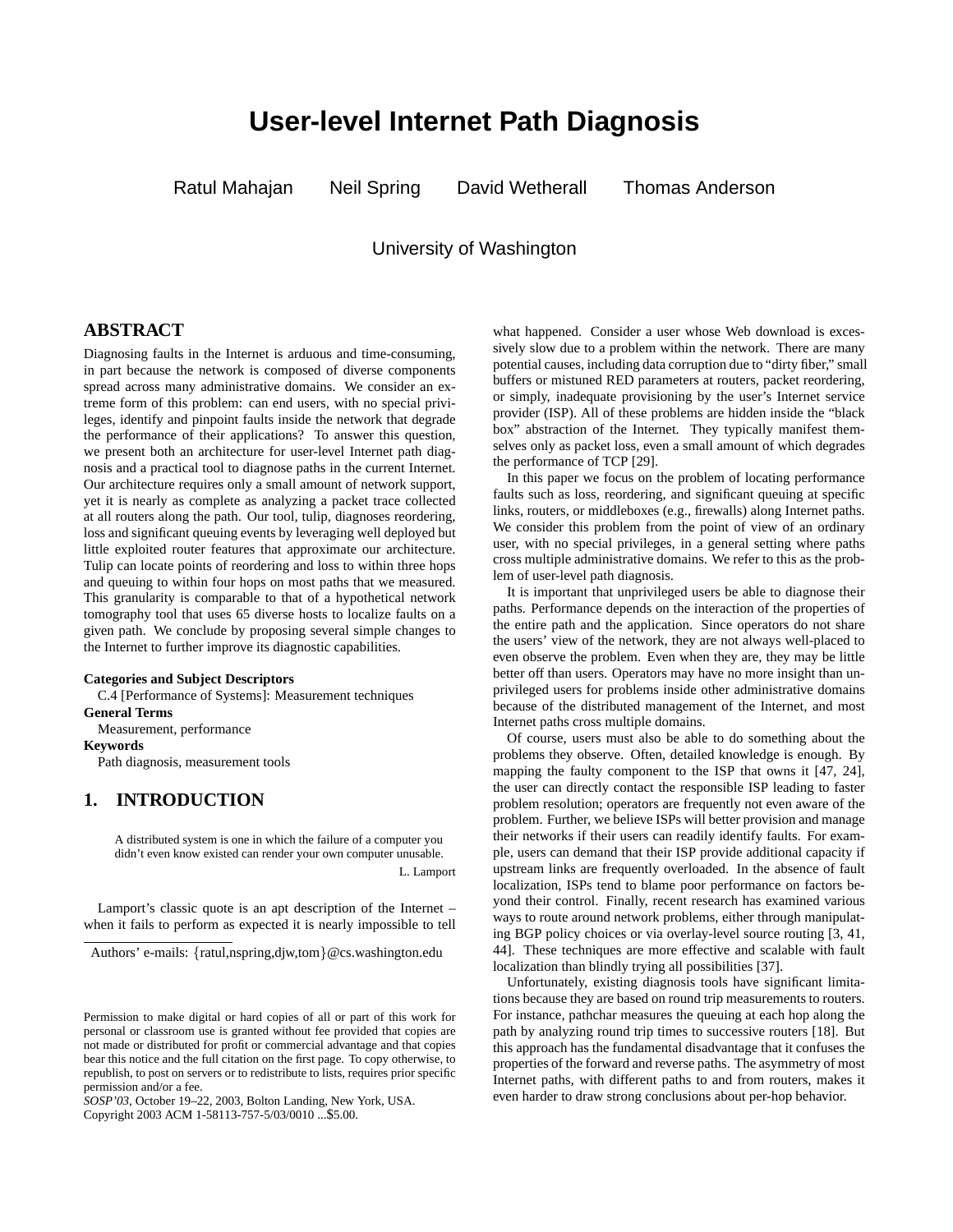We began our work by observing two little exploited features in many Internet routers. These features, ICMP timestamps and IP identifier counters, return remote timing and ordering information. Leveraging this support, we designed and built *tulip*, a tool to diagnose reordering, loss, and queuing along Internet paths. We validate tulip's correctness using a combination of end-to-end and internal consistency measurements. We find that it is able to localize problems even with today's incomplete deployment of ICMP timestamps and IP identifier counters. On most paths we measured, tulip narrows the location of reordering and loss to within three hops and queuing to within four hops. Based on these initial tests, we have started using tulip to diagnose operational network problems. That work is at an early stage and is not reported here.

To understand how effective tulip is at pinpointing faults, we compared it with a promising alternative approach: network tomography that infers the location of faults by comparing observations on overlapping paths taken from multiple vantage points. While to our knowledge there are no widely available tomography tools that can diagnose arbitrary paths, the approach is attractive because it needs no network support and research suggests that such a tool might be feasible [13, 31, 50]. We found that the diagnosis granularity of tulip is comparable to that of an idealized tomography tool that coordinates measurements across 65 diverse hosts to localize faults. An implication is that multiple vantage point tomography is not essential to diagnose paths in the current Internet.

We are also interested in understanding how the Internet should evolve to provide support for path diagnosis. There are numerous proposals for adding measurement support into the Internet, e.g., IPMP [23], but to date there has been no theory explaining how powerful each of the options are, either singly or in combination. The router features above, while effective in many contexts, are by themselves incomplete for diagnosing the range of potential problems in the Internet. To explore this question of completeness, we develop an architecture that is nearly as powerful as a complete packet trace at all routers along the path, but is lightweight enough to be implementable using current technology. The features leveraged by tulip can be considered approximations of this architecture, and by contrasting the two we can reason about the limitations of tulip. We then propose simple, incremental changes to the Internet that would further improve the effectiveness of tulip.

We begin the rest of this paper by describing our architecture in Section 2 to help place the features used by tulip in context. We next describe tulip in Section 3 and evaluate it in Section 4. In Section 5 we discuss the limitations of tulip and suggest several simple changes to the Internet to improve its diagnostic capabilities. We discuss related work in Section 6 and conclude in Section 7.

#### **2. DIAGNOSIS ARCHITECTURE**

In this section we design an architecture that enables users to diagnose performance faults experienced by their flows. This support must be scalable, work across multiple organizations, and be lightweight enough to be part of packet forwarding. Starting with an ideal support that is complete for our problem but unrealistic, we progressively reduce it to a level that is practical yet retains much of the diagnostic ability of the ideal system. The purpose of this exercise is to document the missing capabilities and so demonstrate the near completeness of the resulting architecture. In Section 3.1, we argue that the Internet already supports many of the features of our architecture, and we show how to leverage this existing support to build a practical path diagnosis tool.



**Figure 1: Illustration of the ideal packet trace approach. The clouds represent different administrative domains. The path from** A **to** B **traverses the shaded routers. Routers log every packet at incoming and outgoing interfaces. To diagnose the path,** A **can query for these log items to find properties such as where a packet was lost (the routers before the loss would have the corresponding log entry, while those after the loss would not) and the time taken by each link to forward a packet.**

#### **2.1 Problem**

Our problem setting is shown in Figure 1. Host A is communicating with host B by sending packets that travel along a series of routers and links, shown as the shaded path. This path crosses multiple administrative regions, indicated by the clouds. We consider packets exchanged between A and B that belong to an application such as a Web server and its client. The collection of packets that are exchanged is the flow of interest. Note that with Internet routing a single flow may traverse more than one path, but this is omitted from the figure for simplicity.

Our goal is to allow A and B to cooperate to find *performance faults* that affect their flow, and measure the magnitude and pinpoint the location of the fault. Intuitively, performance faults are properties, such as significant reordering, loss, and high delay, that adversely impact applications. These are observable properties rather than underlying causes such as Ethernet auto-negotiation failures, congestion, or unreliable links. In our view, once the problem is localized, the domain administrator can be notified and further privileged debugging can isolate the root cause.

We assume that routers and middleboxes along the path are cooperative, and do not experience Byzantine failures such as intentionally misreporting diagnostic information.

## **2.2 An Ideal Trace-based Solution**

We begin by considering a hypothetical trace facility, illustrated in Figure 1. Routers log packet activity and make these traces available to users. Due to privacy concerns, users can only access traces for packets that belong to their flows. The log at each router is recorded for both input and output interfaces. It consists of each input packet and its arrival time, each output packet and its send time, and the linkage between the two packets. The linkage is needed as packets may be transformed inside network devices such as network address translators (NATs).

The architecture above is impractical for deployment, but it is interesting for framing an argument because it provides an ideal level of support for path diagnosis. All manner of flow properties can be estimated for path segments inside the network, including reordering, duplication, loss, corruption, queuing delay, transformations (e.g., network address translation), and so forth. This is important because performance faults depend on the application, and so we do not have a fixed list of properties of interest. We must therefore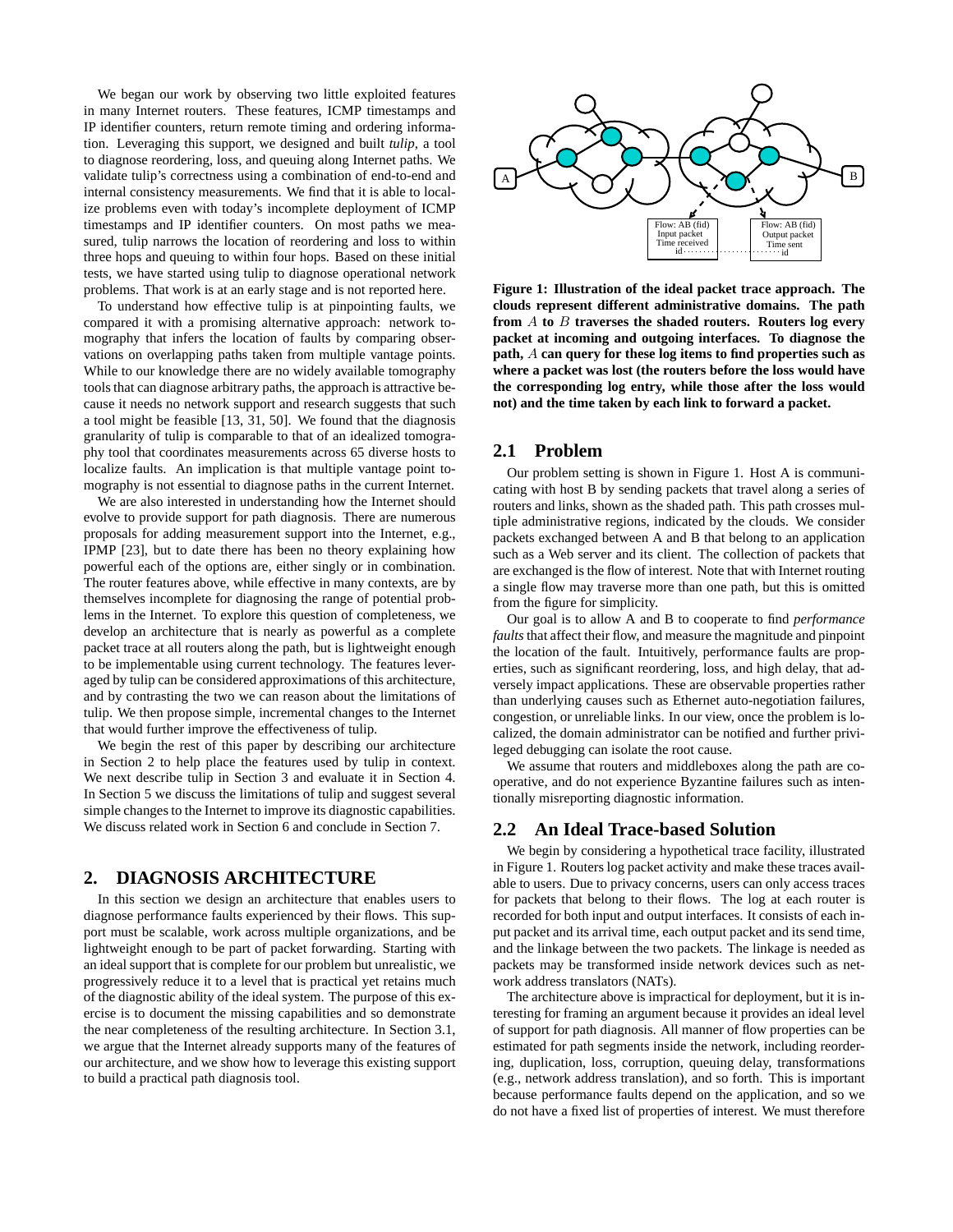ensure that any architectural support is broadly useful and sufficient even for unanticipated properties. With the path trace, any noticeable effect on the flow at some point(s) along the path can be localized by comparing traces taken before and after that point. Without network support, a pair of hosts can only determine *what* happened over the entire path, not *where* it happened.

## **2.3 Packet-based Solutions**

Architectures for collecting system-wide traces similar to that outlined above do exist, such as NetFlow [9], SPIE [46], trajectory sampling [12] and Magpie [5]. Most of these systems use sampling or aggregated trace representation for tractability. However, before we improve the efficiency of our architecture we make a fundamental switch from recording information in logs to recording information in packets as they are forwarded. The reason for this is simple: providing access to traces for many, arbitrary users requires a significant security infrastructure. We work around this problem by moving the information from routers to packets, which are already delivered to the right users. The systems mentioned above are intended for a few privileged users, or they too would face this issue.

#### *2.3.1 Complete Embedding*

Still in our idealized world, we ignore packet size and efficiency issues in the switch from an ideal trace to a nearly equivalent embedding of information in packets. Each router along the path records information into each packet that it forwards. As a packet is received, the global address of the router input interface and the time are recorded. As it is sent, the global address of the router output interface, the time, and the entire content of the input packet are recorded. Since the end points of the flow cooperate in the diagnosis, the database consists of the same information and has simply been inverted. Instead of recording the attributes of every packet at each router it traverses, we record the attributes of every traversed router in each packet. This is the reason that an output packet records the whole input packet.

Barring two exceptions, the scheme above is equivalent to the path trace. One exception is when packets are lost, as their trace information is also lost. The second exception is when packets are corrupted such that the diagnostic information contained in them is mutated. Fortunately, most corruption events are turned into loss due to link-level checksums and can be diagnosed similarly (see below). Corruption that does not lead to loss is a transformation, discussed in the next section. While it might seem that packet duplication is also an exception, the recording of time in the packets enables us to discover the responsible link or router. The duplicated packets would have the same timestamps before duplication, and different timestamps after that.

The ability to at least observe the location of loss is valuable for diagnosis. To restore this we require that routers record a flow specific counter in the packet, denoting the number of packets processed for the flow. Differences in counters received from routers reveal loss points. For example, if a packet is lost between the second and third router, the counters in the next successful packet will show that the second router processed one more packet for this flow than the third router.

#### *2.3.2 Reduced Embedding*

The complete embedding loses little information compared to the original trace, but to be practical we must make it more efficient. We first remove the step of embedding the complete input packet in the output packet; this is obviously prohibitive, causing the packet to double in size at each hop. The purpose of this embedding was to capture packet transformations. Instead, we assume that the packets in a flow can be uniquely identified even if they are transformed. This can be easily accomplished by including a unique identifier that is not changed by the network. Such an identifier already exists: the IP identifier that is placed in IP packets by the sender to assist with packet fragmentation (a transformation). To locate the transformation point, a sender must also be able to send packets part way along the path and observe the result. Borrowing from the Internet again, this can be accomplished with the time-to-live (TTL) field in packets; TTL is decremented by routers along the path, and when it reaches zero, in our approach routers return an error message to the sender that includes the original packet.<sup>1</sup> The sender can look at the embedded packet to decide if it was transformed before it reached the responding router. Probes with different initial values of TTL can be used to locate the point of transformation. This approach requires that all routers on the return path, including the transformer, forward the error message without modification.

We further reduce the overhead by recording information only at the input interface. Output interface information can often be inferred from the next input interface information. For example, the output timestamp is the next input timestamp minus the fixed propagation delay of the preceding link. The link propagation delay can be estimated using a series of input timestamp measurements at the two ends [18]. Even when we cannot approximate the output information, the net effect is to reduce the resolution of diagnosis by lumping together all components between consecutive input recording points.

At this point routers along the path are recording input interface identifier, arrival time, and flow counter in the packet. The first two of these can be obtained with the IP options for Record Route and Internet Timestamp (with flags 0 or 1) [40]. However, by design these options can return information for only the first few hops along the path.

## *2.3.3 Constant Space Embedding*

The reduced embedding suffers from the problem that the packet size is variable as it depends on the path length. This is undesirable because of packet fragmentation issues [20]. To remedy this problem and further reduce the packet size, we select only one router along the path to record the input information. This is similar to the IP Internet Timestamp option with flag 3, but includes more complete information. In our architecture, the router is selected with another TTL field, the sample TTL, which is set by the sender and counts down until a sample is taken. This moves us to a system in which information is sampled and results are inferred using statistical methods, which is comparable to other traffic monitoring systems [9, 14, 45]. The assumption here is that path properties are stationary enough to be measured [55].

However, sampling paths introduces another complication – paths can change. While we can discover the path between the two hosts (using either TTL field) and then sample it, these steps are not atomic. There is no guarantee that the samples will correspond to the same path. We need to detect path changes to avoid mixing samples from different paths. We solve this problem using a fixed size field to record the path signature. Routers add their identity into the field using a simple operation, e.g., a Bloom filter insertion using an OR operation [52]. With high probability, depending on the number of bits in this field, hosts can now detect route changes.

<sup>&</sup>lt;sup>1</sup>TTL is somewhat of a misnomer, as it reflects hop-count rather than time. TTL-expired responses in the current Internet include the header of the original packet, not the whole packet.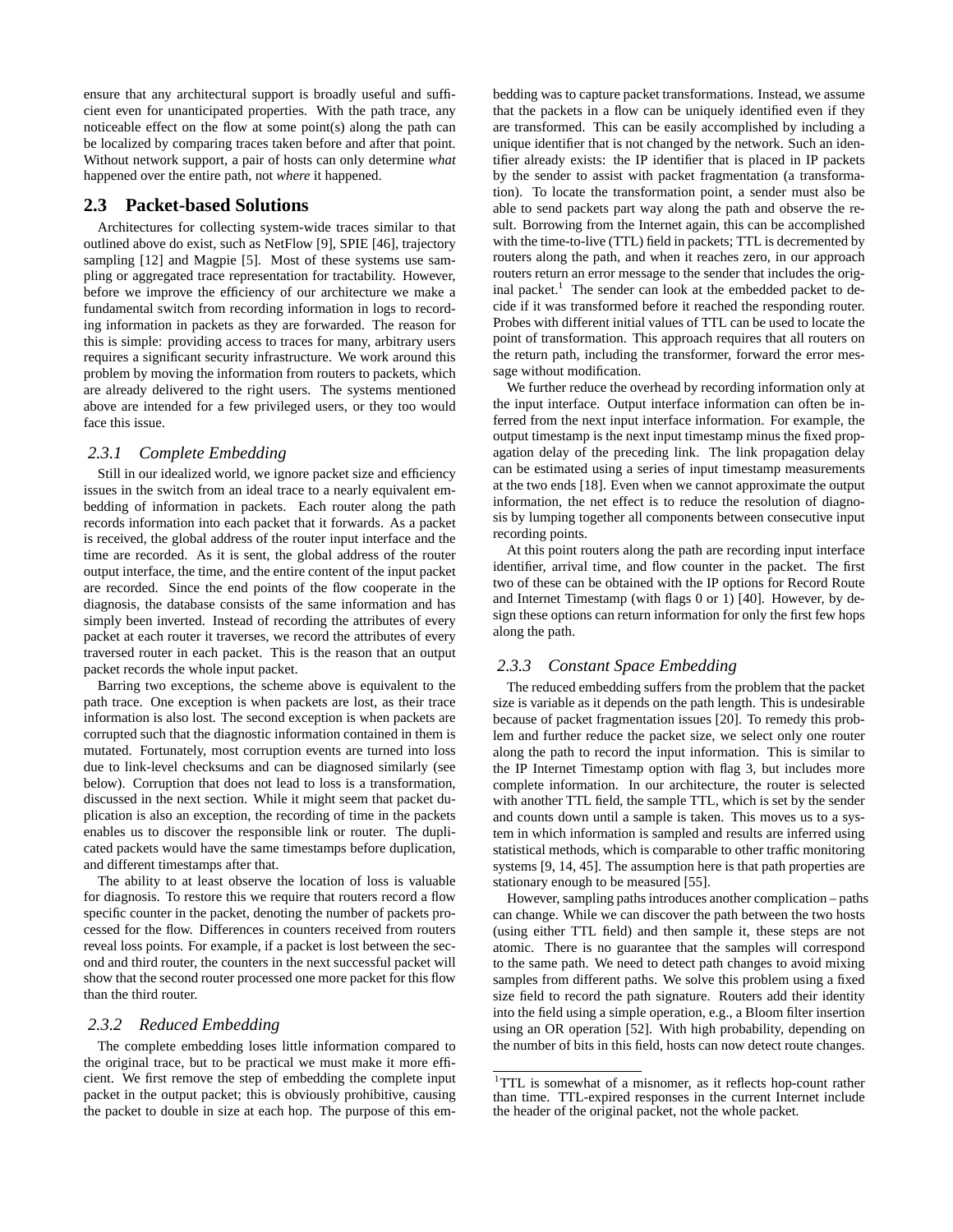| Field          | <b>Purpose</b>                           |
|----------------|------------------------------------------|
| Path signature | Records path information                 |
| Sample TTL     | Selects the sampling router              |
| Timestamp      | Time at the sampling router              |
| Counter        | Flow counter from the sampling router    |
| Interface Id   | Interface address of the sampling router |

**Table 1: Packet header fields in our architecture.**

#### *2.3.4 Real clocks*

As a final simplification, we remove the requirement of ideal clocks. Real clocks may not be synchronized with true time. Fortunately, an unsynchronized clock that runs at a stable rate (over short periods of time) is both simple to implement  $-$  a glorified cycle counter – and sufficient to measure delay variation, an important diagnostic property because it corresponds to queuing. While it might seem that synchronized clocks would be better, they are not suitable for measurement tasks because the resynchronization process, if invisible to endpoints, can cause large swings in packet timings [34].

Another limitation of real clocks is that they have finite precision, limiting the granularity with which we can obtain packet timings. Finite precision clocks lose ordering information too, if two packets receive the same timestamp, but per-flow counters preserve that information in our architecture.

#### **2.4 An Architecture**

At this point, we have a sketch of a simple architecture enabling unprivileged users to diagnose their paths. The fixed-size fields, in addition to those already present in IP, needed in our architecture are shown in Table 1.

Compared to the ideal trace facility presented earlier, this is a vastly simplified architecture which possesses a surprisingly similar diagnostic ability. Briefly, the key limitations are that measurement is statistical and relies on sampling and stationarity of path properties (as do practical trace systems), that only relative rather than absolute one-way delays can be inferred, and that locating transformation points requires a TTL-driven search.

## **3. DIAGNOSIS TOOLS**

We now switch our focus from architectural support to practical tools for performing path diagnosis. In Section 3.1 we show how some key primitives of our architecture can be approximated in the Internet. In the remainder of this section we use these approximate primitives to develop tulip.

#### **3.1 Internet Approximations**

We use the following Internet mechanisms that approximate the packet embedding mechanisms sketched in the last section:

1. **Out-of-band measurement probes:** We approximate the inband sampling of our architecture with out-of-band probes to routers. These probes serve the purpose of both the sample TTL and interface identifier (obtained from the router address in the probe response) of our architecture. In-band probes ensure that the measured behavior matches that of the application; out-of-band probes have the fundamental limitation that if measurement traffic is treated differently than application traffic, our tools may not diagnose network faults properly. We restrict ourselves to probes that traverse the same path as application traffic. This is usually true for TTL-



**Figure 2: Inferring link properties from path properties. The properties of link** R2→R3 **can be estimated by subtracting the measured properties of path** A→R2 **from those of path** A→R3**.**

limited probes that are addressed to the destination, but some of our probes are addressed directly to the routers along the path. We use traceroute to verify that the path taken by a probe is a prefix of the path to the destination; this may not be the case when directly addressing routers due to policy routing.

- 2. **ICMP timestamp requests to access time at the router:** We approximate the router timestamps in our architecture using ICMP timestamp requests [39]. Alternatively, we could have used the IP Internet Timestamp option, but packets with options often travel through the network more slowly [7]. In response to an ICMP timestamp request, the router returns its local time with a resolution up to 1 ms. We found this feature to be accessible in over 90% of the routers we measured. This result agrees with that of Anagnostakis *et al.* [2], but we also found that exceptions are systematic. For instance, none of AT&T's routers support ICMP timestamps.
- 3. **IP identifiers instead of per-flow counters:** All IP packets include an identifier (IP-ID) field, designed to be unique among all packets sent by a machine to the same destination, to allow IP fragments to be re-assembled. A common implementation on routers uses a 16-bit counter, incremented with every generated packet. Routers generate packets, and thus increment their counter, for routing updates, TTL-expiration replies, and other management traffic; the counter is not incremented during normal packet forwarding. Over 70% of the routers we measured implement the IP-ID using a counter. Because routers do not source much traffic, the counter can allow us to discover the order and number of probe packets that reach the router, at least over a short duration if no other probe or management packets intervene. Thus, the IP-ID field approximates the per-flow counter described in our architecture. In Section 5.3 we discuss a small change to the IP-ID counter implementation to allow for interleaved probes along multiple flows.

These approximations enable the Internet to mimic some of the key features of our architecture. We next describe how tulip leverages these features for path diagnosis in the Internet. In Section 5 we discuss the limitations of these approximations and provide some solutions to address them.

#### **3.2 Building Blocks**

We focus on diagnosing packet reordering, loss, and queuing delay. These three properties directly influence the performance of transport protocols and applications. For instance, the performance of TCP is sensitive to even small amounts of loss [29]. It also suffers when more than a few packets are received out of order [49]. A high queuing delay is indicative of congestion, believed to be the source of most losses in the Internet. A variable queuing delay leads to jitter, which can hurt the performance of interactive applications. Obviously, these are not the only metrics worth measuring in a diagnostic tool; they are meant to be both practically useful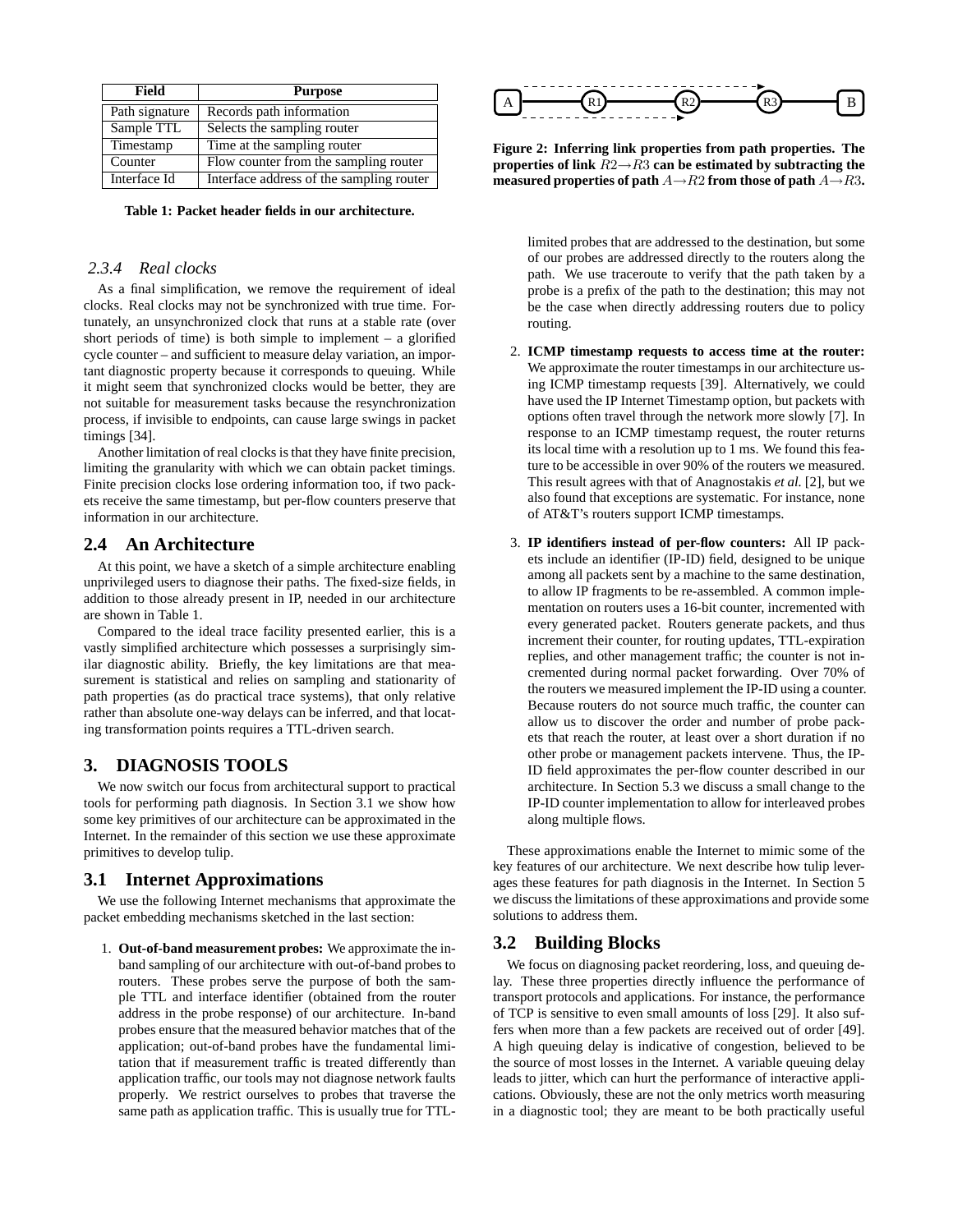

**Figure 3: Detecting forward and reverse path reordering. The router must insert sequential IP-IDs in its responses.**

and illustrative of the capabilities of our approach. We plan to add support for pinpointing other properties, such as checksum errors and bandwidth limits [19].

For reordering, loss, and queuing delay, locating the fault point requires inferring the properties of individual links. Since we cannot measure these directly, we instead compare measurements of the forward paths to the two ends of the link, as illustrated in Figure 2. Thus, in each case, we need an accurate way to measure the path to each router between the source and destination. The remainder of this section considers how to measure these prefix paths for each metric of interest.

#### *3.2.1 Packet Reordering*

Measuring forward path packet reordering requires information about the order in which two packets reach the remote router. This can be obtained using IP-IDs. Our technique, illustrated in Figure 3, sends two probes to the router. Each probe elicits a reply; we can distinguish the replies because they include the header of the probe that triggered them. When there is no reordering in either direction (Figure 3a), we receive the responses in order and the second probe evokes a higher IP-ID. With only forward path reordering (Figure 3b), the second probe evokes a lower IP-ID and its response reaches the source first. With only reverse path reordering (Figure 3c), the first probe evokes a lower IP-ID but its response reaches the source second. Concurrent bidirectional reordering has a signature of its own (Figure 3d).<sup>2</sup> Our approach is an adaptation of the dual-connection test of sting [6]. Sting targets end hosts running TCP-based servers at well-known ports; our technique can be used with routers as well as hosts. F  $\frac{1}{2}$  How and the mean of the strength of the strength of the strength of the strength of the strength of the strength of the strength of the strength of the strength of the strength of the strength of the strength

The extent of reordering, or the reordering rate, is simply the number of reordered probe pairs divided by the number of probe pairs for which both responses are received. We discard probe pairs for which either of the two probes or their replies are lost.

#### *3.2.2 Packet Loss*

We next consider the problem of determining whether the forward path to a router is lossy. We use IP-IDs for this measurement as well. Our technique is illustrated in Figure 4. We send three probes to the router: the middle probe is a data packet, and the other two are control packets. The source receives all three responses when there are no losses in either direction. If the data packet is lost on the forward path and the control packets arrive at the router close enough in time to evoke consecutive IP-IDs, the source sees the response pattern in Figure 4b, and knows that the packet was lost in the forward direction.



**Figure 4: Detecting forward path loss. Consecutive IP-IDs in the control responses, as in (b), implies a forward path loss. Events (c) and (d) are indistinguishable at the source.**

Receipt of non-consecutive IP-IDs in the control responses is not a reliable indicator of the direction of the data loss. This behavior can stem from either of the two events – indistinguishable at the source – in Figures 4c and 4d. If it could be known with relative certainty that consecutive IP-IDs were evoked, for example, if the router uses per-flow IP-ID counters, then the separation of the control response IP-IDs by two implies a reverse path loss.

It is not possible to infer the direction of data loss when a control packet or its response is lost.

Our loss detection mechanism has three requirements. First, the control packets should be preserved even when the data packet is lost. Fortunately, this tends to occur, despite possible bursty losses, when the data packets are large (which is usually true except for voice applications) and the control packets are small. This is because routers are more likely to drop large packets, perhaps due to the lack of buffer space. We tested this hypothesis using 40-byte control packets and 1000-byte data packets. We sent 500 probe triplets each to 5000 IP addresses chosen randomly from the Skitter list [17]. In over 60% of the cases when any packet in the triplet was lost, only the data packet was lost. With equal sized packets, the same statistic was 12% for 40-byte triplets and 5% for 1000 byte triplets.

Second, the probes should arrive at the router in order and close enough in time to evoke consecutive IP-IDs. We can reduce reordering while mostly retaining consecutive IP-IDs by introducing a small inter-packet spacing. The reordering probability is higher when a small packet is followed by a large packet (see Section 5.1), as is the case for our second and third probes. So we use an interpacket spacing of 0.5 ms between the first and second packets, and 3 ms between the second and third packets. Measurements to over 5000 routers that generate sequential IP-IDs show that we can evoke consecutive IP-IDs at least 80% of the time from over 90% of the routers.<sup>3</sup> These results are not very sensitive to the exact inter-packet spacing.

Third, rate-limiting of responses at routers should not be interpreted as path losses. The misinterpretation would happen if the response to only the data packet is suppressed due to rate-limiting. To detect such rate-limiting, we experimented with the insertion of a 1000-byte *check* packet after the data packet. The check packet takes the same path to the measured router but goes beyond it. For path losses, there will be a correlation between the data and check packet losses. In a rate-limiting scenario, the check packet will tend

 ${}^{2}$ A trivial extension of this method can detect forward and reverse path packet duplication with equal IP-ID values.

<sup>&</sup>lt;sup>3</sup>Some routers appear to increment IP-IDs by two instead of one. Currently, tulip considers such routers as generating non-<br>consecutive IP-IDs. We also found that some routers return an consecutive IP-IDs. We also found that some routers return an IP-ID of zero for 1000-byte probes while returning sequentially increasing IP-IDs for 40-byte (traceroute-like) probes.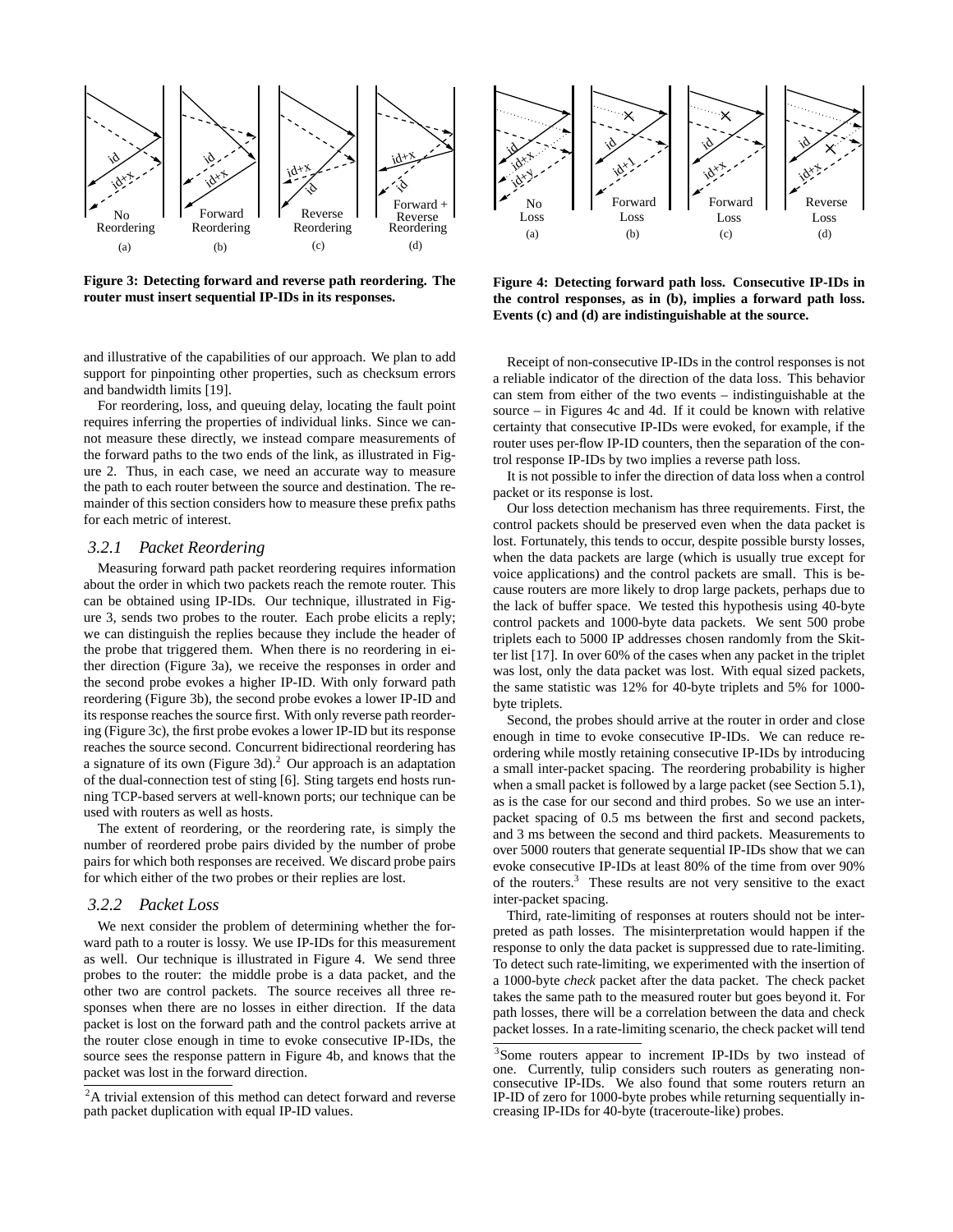

**Figure 5: An example of the measured round trip times (RTT) to a router. An ICMP timestamp request was sent every 100 ms for 400 seconds. One-way delays showed a similar effect.**

to survive even when the response to the data packet is suppressed. We used this technique early on in our experiments, but found that it is not needed in practice. Responses to closely following control packets are suppressed as well whenever there is rate-limiting. A consequence is that our three-packet methodology is useful even without sequential IP-IDs. It can measure round trip loss to a router by considering only data losses; a single packet mechanism cannot distinguish between rate-limiting and path losses. To minimize network load, we used only the three packet methodology (without the check probe) in the experiments presented in this paper.

We use simple definitions to compute the loss rate. The forward loss rate is the number of triplets with the forward loss IP-ID pattern (Figure 4b) divided by the total number of triplets sent. For the round trip loss rate we ignore the IP-ID values; it is calculated as the number of triplets with only data loss divided by the number of triplets sent. Both these measures underestimate the loss rate when a control loss accompanies the data loss.

#### *3.2.3 Packet Queuing*

We next discuss how to measure packet queuing delay on the forward path to a router. Measuring one-way delay requires knowledge of the time at which the packet arrives at the other end. For this purpose, we use ICMP timestamps as recently suggested by Anagnostakis *et al.* [2]. Our methodology is similar but for the two practical problems mentioned below. The response to an ICMP timestamp request contains the local time when the probe arrived at the router.<sup>4</sup> However, with unsynchronized clocks and an unknown propagation delay, we cannot measure the queuing delay directly. In the absence of route changes, the propagation delay is constant, and any transit time variation is due to queuing. Assuming that some of the probes will observe no queuing, we can obtain the queuing delay for a probe by subtracting the minimum observed transit time from its transit time [18].

The mechanism above assumes that the difference between the two clocks remains constant for the duration of the measurement. This assumption is violated in the presence of relative clock skew (the difference in the rate at which the clocks progress) or clock jumps. These behaviors can be corrected at the source by calibrating the time returned by the router [27, 36, 53]. For this purpose, we use fixclock [42], which is robust to congestion and non-linear clock behavior such as jumps and changes in the rate of progress.

| <b>Property</b> | <b>Conditions</b>                              |
|-----------------|------------------------------------------------|
| Reordering      | Sequential IP-IDs in TTL-expired responses; or |
| and loss        | prefix path and sequential IP-IDs in either    |
|                 | Port-Unreachable or ICMP echo responses        |
| Oueuing         | Prefix path and ICMP timestamp support         |

**Table 2: Conditions that must be satisfied by a measurable router on the path. Port-Unreachable responses are generated in reply to probes targeted at a closed port at the router. Prefix path holds when the path for a packet addressed to the router is a prefix of the path to the destination.**

Two practical problems remain. First, the time reported by the routers includes the time to generate the ICMP timestamp response. The ICMP specification includes timestamps for both request arrival and response transmission. But in practice routers insert just one timestamp. While other researchers have shown that the time to generate ICMP responses is minimal most of the time [2, 16], we discovered that the deviations from the minimal generation time are systematic. Periodically, the time a router takes to generate an ICMP response increases from a negligible amount to 100-300 ms. These jumps typically occur every sixty seconds, suggesting that the underlying cause of this behavior is periodic maintenance activity at the router  $[32]$ .<sup>5</sup> An example of such behavior is shown in Figure 5. We found a similar pattern for many routers, and for all kinds of responses that a router might generate, including ICMP echo, TTL-expired, and Port-Unreachable. This behavior is a measurement artifact – traffic traversing the router is not delayed.

We account for this behavior by spreading our measurements over a period longer than the maintenance window and by using a queuing delay metric that is robust to outliers. Within these constraints, applications are free to pick a delay metric that matters to them. In our experiments we use the median; a high median delay indicates persistent queuing at the router.

The second practical problem is that certain network elements, such as cable modems and wireless links, may introduce large delays due to arbitration for media access. If unaccounted for, these devices will always appear to have a high queuing delay. The difference between such delays and queuing may not matter to certain applications, for instance, those interested only in jitter. Applications interested only in queuing can flag such elements by sending backto-back probes; if the experienced delay is dominated by queuing, both probes would suffer similar delays. We have not tested this methodology widely across various shared media devices, but in initial tests it was successful with 802.11 wireless links.

#### **3.3 Tulip**

In this section we present tulip, which uses the building blocks above to localize performance faults. It takes the destination as input and identifies the faulty segment along the forward path. Equivalently, tulip can be used at the destination to locate problems on the reverse path. Tulip is publicly available [51] and built on top of Scriptroute, a flexible Internet measurement infrastructure [48].

Tulip starts by discovering the path to the destination using traceroute and identifying the measurable routers along it. Measurable routers are those that support the forward path diagnosis primitives summarized in Table 2. Some routers do not produce sequential IP-IDs for the TTL-expired responses, but do so for other responses. We use whichever probe type evokes sequential IP-IDs.

 ${\rm ^4A}$  small fraction of routers seem to insert garbage in the timestamp field. It is easy to filter them out as their timestamps do not progress as expected. Some routers insert timestamps in the wrong byte order, which we detect and correct.

<sup>&</sup>lt;sup>5</sup>This behavior is colloquially called a "coffee-break" and most likely occurs when routers push forwarding tables to the line cards.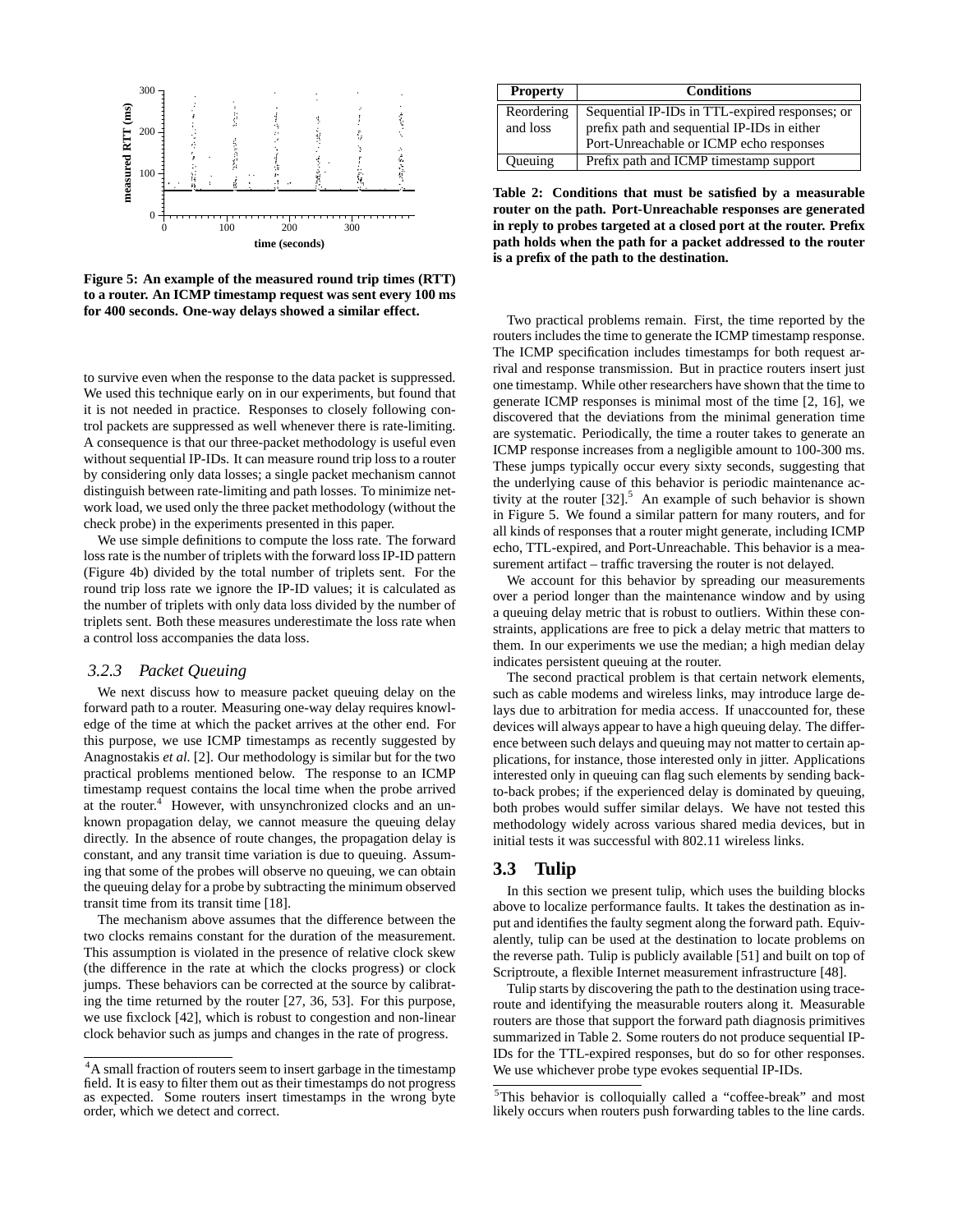In the next step, based on a user option, tulip conducts a parallel or binary search. Parallel search interleaves measurements to different routers by cycling through them in rounds. A measurement entails executing the building block of the relevant property, for instance, two probes for reordering. A round consists of one measurement to each router. To control the network load, a router is measured after the measurement to the previous router completes. After a configurable number of rounds (M) with a configurable wait time (W) between the start of consecutive rounds, tulip outputs the performance statistics, e.g., the reordering rate, for paths to all measured routers. The faulty path segment will have a non-faulty near end and a faulty far end.

Binary search reduces diagnostic traffic at the cost of increased diagnosis time. It first measures to the destination, and stops if the path is fault-free. Otherwise, it searches the path by measuring to the midpoint, recursively focusing on whichever half exhibits the problem.

Both search modes identify the faulty path segment, surrounded by measurable routers. Optionally, tulip can further localize faults through round trip probing because that does not require sequential IP-IDs or ICMP timestamps, and can rule out faults from some hops. For example, if the round trip to the third router in a four-hop faulty segment is fault-free, the fault must be after that router.

#### *3.3.1 Network Load and Diagnosis Time*

The network load and diagnosis time of tulip depends on the search mode and the number of measurements per router. Assume that  $M$  measurements of  $B$  bytes each are used, wait time is  $W$ seconds, and the number of measurable routers is L. Then, the bandwidth requirement is at most  $\frac{BL}{W}$  Bps (bytes per second) for parallel search, and  $\frac{B}{W}$  Bps for binary search. These values overestimate the bandwidth requirement when the round trip time to routers is large, such that a round cannot be finished in W seconds. Binary search uses less bandwidth but is  $log_2(L)$  times slower than parallel search.

For the experiments in the paper, we used  $M=200$ ,  $B=80$ ,  $W=1$ for reordering,  $M=500$ ,  $B=1080$ ,  $W=1$  for loss, and  $M=1000$ ,  $B=40$ ,  $W=0.5$  for delay. We used more measurements for loss than for reordering because it is rarer. For delay,  $M$  has to be large enough to calibrate clocks [42]. The number of measurable routers  $(L)$  on most paths is less than 10. These numbers translate to a parallel search bandwidth requirement of 800 Bps for reordering and delay, and 10,800 Bps for loss. For binary search, the requirement is 80 Bps and 1080 Bps respectively. The diagnosis time is approximately 10 and 30 minutes per path.

The bandwidth requirement of parallel search (or equivalently, the time for binary search) can be decreased using some simple modifications. The first few hops can be skipped if they are known to be fault-free; for instance, when they are being used by other flows without problems. Probing to some routers can be aborted early if it can be determined that they are fault-free. Depending on the magnitude of the fault, fewer than  $M$  measurements may be needed to rule out a particular router, while more are needed to confirm the identity of the faulty segment.

## **3.4 Diagnostic Process**

We envision tulip being used in two contexts. First, an end user might notice that network performance is particularly slow to some destination. Since the problem could be due to misconfiguration at the end host (e.g., too small a TCP receive window) the user could use existing tools to rule in or out those effects [4, 30]. If network performance is to blame, tulip could be invoked to isolate where along the path attention should be focused.

Some network administrators, particularly those at popular web sites, actively monitor their networks for anomalous behavior by tracing incoming and outgoing packets. For example, packet traces can be used to detect changes in loss rates, reordering, and round trip times between any two hosts [28, 54]. Tulip could then be used to focus in on the source of the problem. This allows for faster detection and repair of problems, especially those that are significant yet too small for any single end user to notice.

Integration with a trace analysis tool would also enable tulip to closely match application behavior. As we point out in Section 5.1, ideally in the future, measurement probes would be automatically carried in application packets, so that the behavior being measured is the same as that being diagnosed. Given that tulip uses out-ofband probes, the basic techniques outlined in Section 3.2 can be adjusted to track the patterns eliciting the anomalous behavior. For instance, more than two probes can be sent for reordering measurements if the application usually generates multi-packet bursts, the probe packet size can be chosen to be the same as the application's, or an ICMP timestamp request can tailgate [21] an application packet to deduce the delay suffered by it. The number of measurements  $(M)$  can also be guided by the magnitude of the passively measured fault.

## **4. EVALUATION**

In this section we evaluate tulip's applicability and validate its correctness. While we have begun to use tulip on operational network problems, that work is only just beginning and is not reported here. Instead we argue for tulip's utility through two evaluations. First, in Section 4.1 we measure the diagnosis granularity possible with tulip in the current Internet. Second, in Section 4.2 we verify that tulip's inferences for reordering, loss, and queuing are correct. We are able to find and locate all three properties in the wild.

We show the results from two additional experiments. In Section 4.3 we study the location of loss and queuing delay in aggregate, showing that these properties tend to cluster close to the destinations for the paths we measured. In Section 4.4 we show that network faults are persistent enough to make tulip's binary search a viable strategy. Full characterization of faults and their location in the Internet has been left for future work.

We conducted our experiments from three geographically diverse sources – the University of Washington, the Massachusetts Institute of Technology, and a hosting site in London, United Kingdom. We obtained similar results from all three sources, and present only aggregated results in the paper. The destinations in our experiments were randomly selected from over 400,000 IP addresses in the Skitter list [17]. Skitter is an attempt to map the entire Internet, and the addresses in this list span all parts of the network. While not all of these addresses represent hosts, the vast majority represent entities (routers or hosts) at the edge of the network. Unless otherwise stated, the destinations were chosen independently for each experiment and for each source within the experiment. Of course, our results are valid only for the paths we measured; other source-destination pairs may have different behavior.

#### **4.1 Diagnosis Granularity**

In this section we measure tulip's potential for diagnostic precision in the current Internet, by examining how many routers along each path support tulip's forward path measurement probes.

Tulip partitions a path into diagnosable segments by identifying the measurable routers along it. The *diagnosis granularity* of a network path is the weighted average of the lengths of its diagnosable segments, representing the expected precision if a random link in the path were faulty. For example, if a 10-hop path has two diag-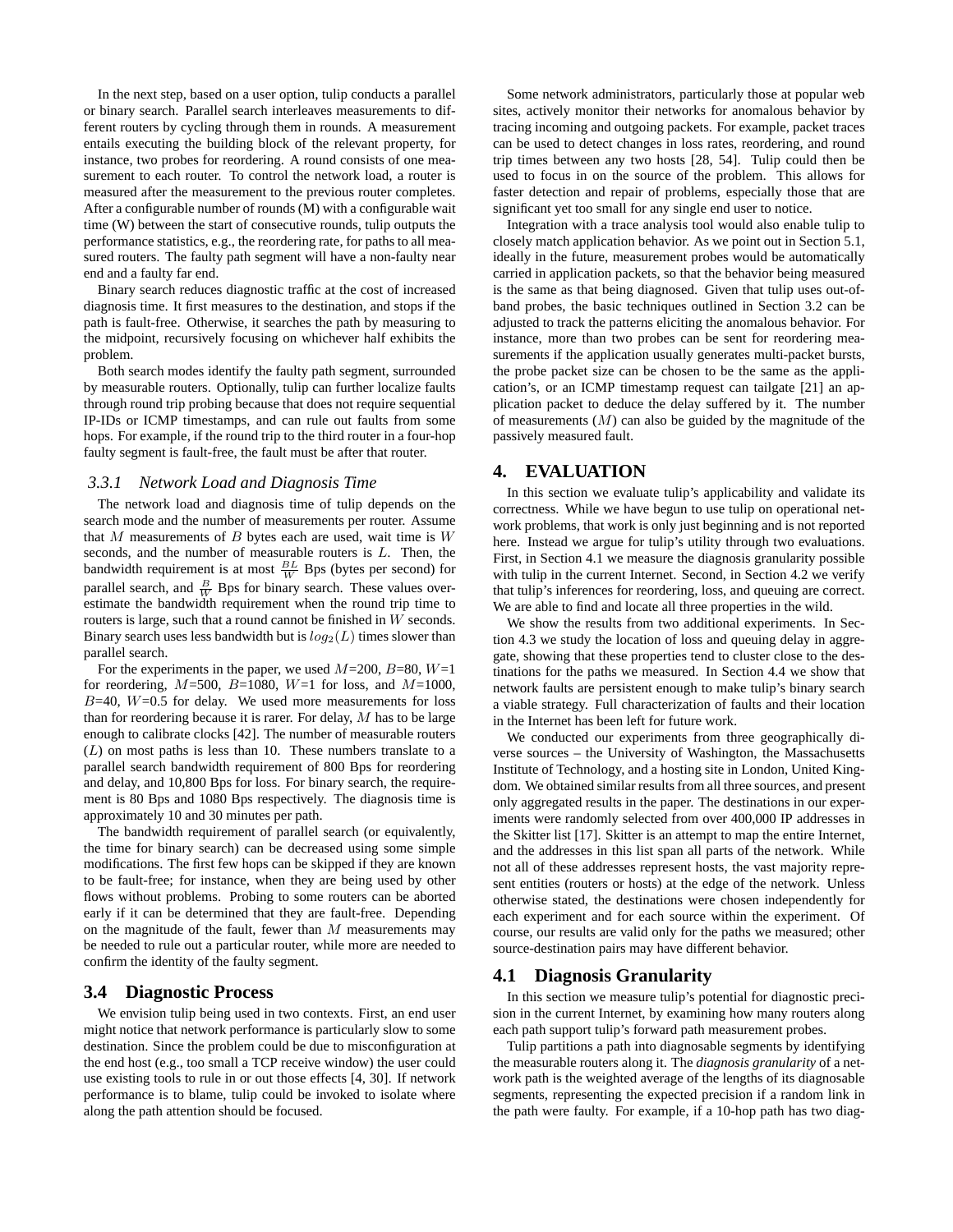

**Figure 6: Diagnosis granularity of tulip for the measured paths. The** x**-axis is the diagnosis granularity or path length. The** y**axis is the cumulative fraction of measured paths.**

nosable segments of length 4 and 6, the granularity of the path is 5.2. In a perfectly diagnosable path, the length of each diagnosable segment, and the granularity of the path itself, would be one.

Figure 6 shows the diagnosis granularity for loss and queuing, compared to the overall path length, as a cumulative distribution function (CDF) for the paths we measured. This graph was plotted using paths from each source to more than 2000 randomly chosen destinations that responded to our traceroute probes. Since we cannot ascertain the path length for unresponsive destinations, they were not considered in the analysis. Only routers that return consecutive IP-IDs at least 80% of the time were considered measurable for loss. The campus networks of two of our three sources load balance traffic internally, such that the prefix path property holds for some routers when considering only the path beyond the campus but not the part of the path within it. We considered such off-campus routers as measurable in this analysis.

Even with today's partial deployment of features used by tulip, useful diagnosis granularity is achieved. For loss, 50% of the paths have a granularity of less than three hops, and 75% of them have a granularity of less than four hops. For queuing delay, 35% of the paths have a granularity of less than three hops, and 50% of them have a granularity of less than four hops. The median number of diagnosable segments in a path (not shown) is nine for loss and six for queuing delay. The granularity for reordering (not shown) is slightly better than that for loss since it only requires that a router return monotonically increasing IP-IDs (may not be consecutive).

The diagnosis granularity for queuing delay is coarser than that for loss even though the support for ICMP timestamps (90%) in the current Internet is more than that for sequential IP-IDs (70%). Since ICMP timestamp requests are addressed to the router directly, they cannot be used when the prefix path property does not hold. In contrast, when diagnosing loss, we can use TTL-limited probes for 75% of the routers. These probes usually take a prefix path.

We believe that we can improve the diagnosis granularity of tulip in two ways. First, round trip measurements described in Section 3.3 can be used to rule out the presence of faults in some of the hops in the faulty segment. Second, a segment surrounded by two routers  $r1$  (near) and  $r2$  (far), that do not satisfy the prefix path property but support the necessary basic primitive (IP-IDs or timestamps), is diagnosable if the path to  $r2$  includes the path to  $r1$  and the part between  $r1$  and  $r2$  is part of the end-to-end path [2]. We have not yet quantitatively evaluated these extensions.



**Figure 7: Comparison of diagnosis granularity of tulip with that of an idealized tomography system using PlanetLab. All curves represent the CDFs of the measured paths.**

#### *4.1.1 Multiple Vantage Point Approach*

We next compare the diagnosis granularity of tulip to that of a hypothetical tomography tool that would infer the fault location by measuring overlapping paths from multiple vantage points. Assuming that faults are rare, problems can be isolated by looking for common elements among those paths that exhibit faults.

We are not aware of any practical tomography tool to diagnose arbitrary paths in the Internet, but research suggests that such an approach might be feasible [13, 31]. Assuming that it is, we computed the diagnosis granularity of a hypothetical tool that uses all of the 65 PlanetLab [38] sites as vantage points to diagnose a given path. We traced from the source to all of the vantage points, and from all of the vantage points to the destination. These traces attached to the path between the source and the destination at various routers that partition the path into diagnosable segments. The diagnosis granularity of the path is then computed as for tulip. This methodology provides an upper bound for the precision of a real tomography tool, since the paths to and from the vantage points also traverse parts of the network not shared by the path being diagnosed. If those other parts of the network also exhibit faults, the ability to localize the fault along the given path could be impaired.

Figure 7 shows the results for the same set of sources and destinations as Figure 6. For the paths we measured, our data shows that the diagnosis granularity of tulip is similar to that of our hypothetical tomography tool, even though the latter uses many hosts to diagnose each path.

An interesting line for future research would be to combine the direct measurement techniques of tulip with tomography data. For example, it may be possible to improve tulip's granularity by measuring to routers or hosts that are just off the path between the source and destination, chosen so that the paths diverge in the middle of a diagnosable segment (at an otherwise unmeasurable router). Such an approach would need highly accurate topology information [17, 47] to identify candidate measurement targets.

#### **4.2 Validation**

In this section we evaluate the accuracy of tulip in measuring reordering, loss, and queuing along Internet paths. Recall from Figure 2 that accurate measurement of forward path to routers is a key building block for tulip; we localize faults by comparing measurements of the near and far ends of each diagnosable segment.

We verified tulip's correctness in four steps. First, we considered tulip's accuracy in measuring an end-to-end path where we con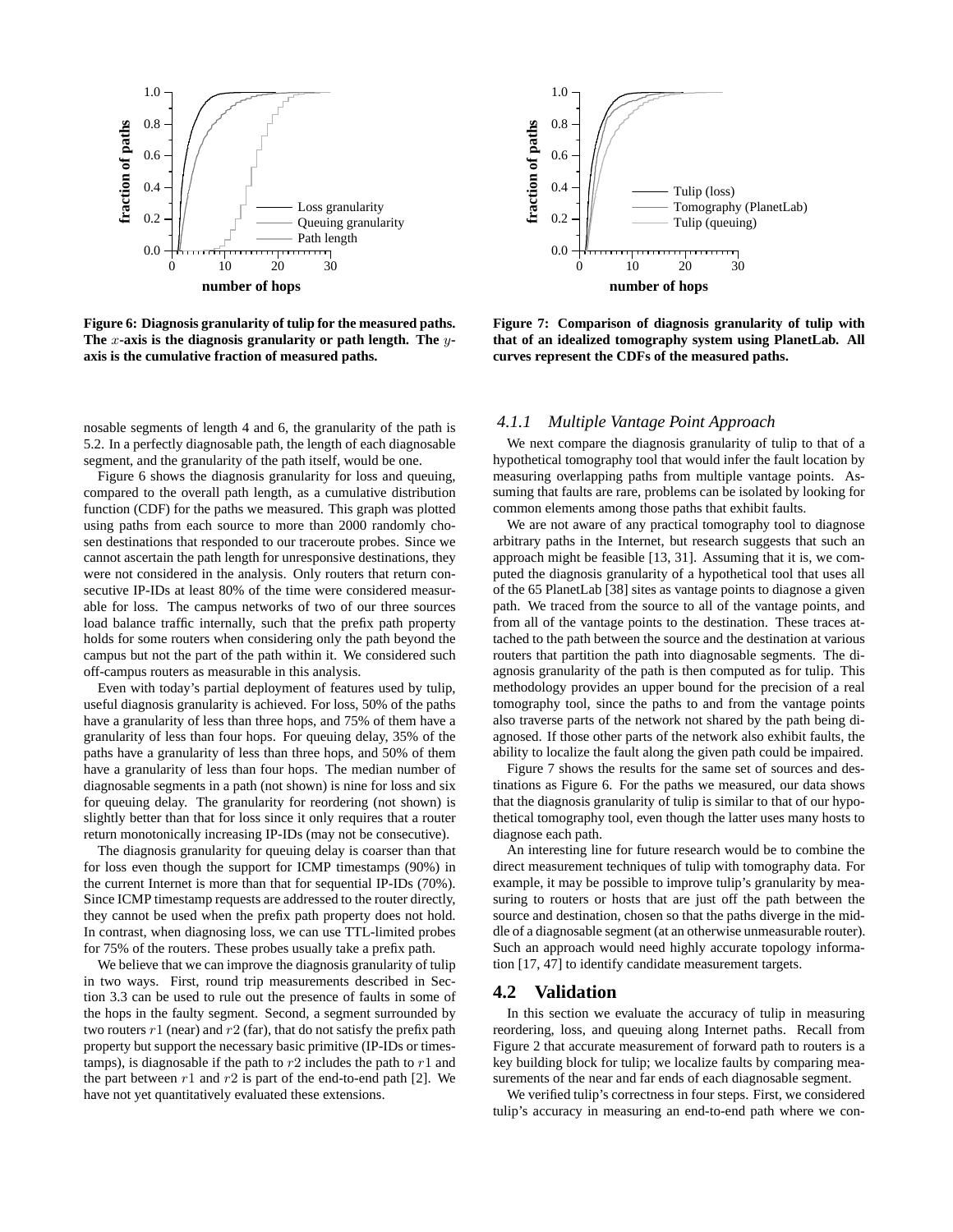trolled both end points. In this case, we could precisely measure the amount of reordering, loss, and queuing using packet traces. We then compared these direct measurements with those gathered by tulip using IP-IDs and ICMP timestamps. For this evaluation we used paths from each source to 65 PlanetLab hosts that were spread over different sites, and found that tulip's results agreed with the packet trace in all cases. This showed that tulip is accurate, at least when measuring the end-to-end paths to those hosts.

We next evaluated tulip's accuracy while measuring end-to-end reordering and loss on paths to arbitrary hosts. For this, we compared tulip's results with those of sting [6, 43], a tool to measure one-way reordering and loss. We used sting's single-connection reordering test for comparison since its methodology is significantly different from that of tulip. Quantitatively comparing the two tools is complicated because they use different patterns of probes; even different types of tests within sting measure different reordering rates [6]. However, we found that sting and tulip generally agreed on the presence or absence of loss and reordering along the oneway paths from our sources to randomly sampled destinations. Due to space constraints, we omit the detailed results of this evaluation.

Third, we evaluated the internal consistency of tulip's inferences. Without privileged access to routers, we cannot directly verify the accuracy of tulip when working with routers. But if tulip is measuring the property (reordering, loss, or queuing delay) correctly and not getting confused by router idiosyncrasies, the extent of the measured property should not decrease as we move further along the path. The above validations considered only hosts; this evaluation was intended to show that tulip works well with the behaviors of deployed routers.

Finally, we considered tulip's hop-by-hop measurements on paths to 65 PlanetLab hosts. We found that the hop-by-hop data to intermediate routers along these paths was consistent with the data collected at the end points using packet traces. Due to space constraints, we also omit the detailed results for this portion of the validation; instead, we present detailed results only for the first and third validation steps.

## *4.2.1 Reordering*

In this section we verify the correctness of tulip's reordering measurements. We measured reordering using 200 probe pairs.

**End-to-end correctness** We first evaluated tulip using PlanetLab. Concurrently with tulip, we ran tcpdump on the remote end. For every pair of probes, the tcpdump trace provided an authoritative answer as to whether there was reordering. We measured paths from each source to 65 hosts spread over distinct sites. Approximately 20% of the paths had non-zero reordering. For each pair of probes, we compared tulip's inference with that obtained using tcpdump. We found the two inferences to always be in agreement.

**Internal consistency** We next evaluated the hop-by-hop consistency of tulip's reordering measurements. If tulip's inferences are correct, the reordering rate should not decrease as we move further into the path (at least for the modest amounts of reordering we observe on most paths). We verified this by using tulip in the parallel search mode, which gave us the measured reordering rate at the two ends of each diagnosable segment in the path. We then computed the reordering rate delta for each segment, which is the rate at the far end minus that at the near end. For the tool to be consistent (and correct), these deltas should be non-negative.

Figure 8a shows the CDF for all forward path reordering rate deltas, plotted using data from each source to 2000 destinations. It shows that forward path reordering measurements were consistent, with 85% of the deltas being non-negative. Some negative deltas arose from the statistical nature of the measurement. For example,



**Figure 8: The CDF of reordering rate deltas for forward path and round trip measurements.**

even when we measured to the same router using two sets of 200 measurements each, one set had 15 (7.5%) reordered samples and the other had 20 (10%).

We computed the fraction of negative deltas that were not statistically significant. We assumed that the reordering measurements are independent binomial experiments and used the Chi-squared test for proportions [25]. For cases where the reordering rate was too low to use the Chi-squared test (the test has minimum sample size constraints based on the frequency of the underlying process), we used the more conservative exact binomial test. We tested the null hypothesis that the difference can be considered the result of a statistical variation. With a 95% confidence interval 80% of the negative deltas were not statistically significant, and with a 99% confidence interval 90% of them were not statistically significant.

Currently, we do not have an explanation for the remaining statistically significant negative deltas; possibilities include undetected path variations, probes being reordered more than once, and the nature of the reordering process. An example negative delta (15- 33, at the fourth segment) rejected by our test was part of a path with 0, 0, 24, 33, 15, 18, and 20 reordered samples to successive routers.

The fraction of paths in which reordering observed at an earlier hop disappeared later in the path was less than 5%, and predominantly consisted of paths with a low overall reordering rate.

For comparison, Figure 8b shows the CDF of round trip reordering rate deltas. The same probes we used for measuring one-way reordering can be used to determine round trip reordering. Note that because of route asymmetry, the return path from adjacent routers may be different. There are visibly more (25%) negative deltas in round trip measurements, presumably caused by uncontrolled variability along the reverse path. This implies that relying on round trip measurements would be less accurate than tulip in locating reordering problems. Roughly half of these negative deltas were statistically significant with a 99% confidence interval.

#### *4.2.2 Loss*

In this section we evaluate the accuracy of tulip's loss measurements. We measured loss using 500 probe triplets.

**End-to-end correctness** We first evaluated tulip's loss measurements using PlanetLab. This experiment is similar to that for reordering and used tcpdump. We measured paths from each source to 65 PlanetLab hosts. Approximately 7% of the paths showed nonzero loss. In all instances where tulip reported forward loss, tcpdump showed that loss. PlanetLab hosts have per-flow IP-ID counters (more precisely, one per remote host they converse with), so tulip never confused forward and reverse path loss. They also rate-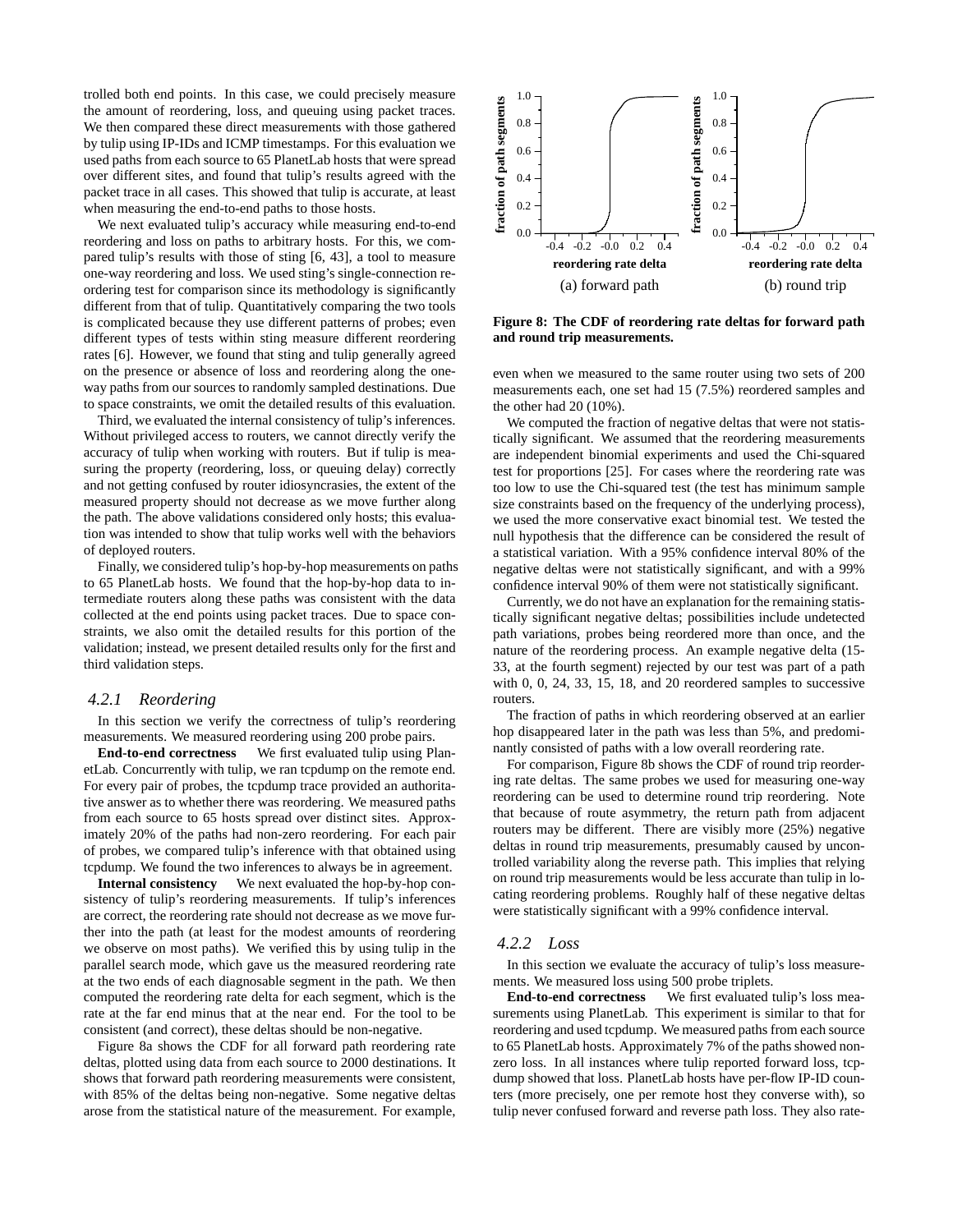

**Figure 9: The CDF of loss rate deltas for forward path and round trip measurements.**

limit probe responses; we lost more responses due to rate-limiting than due to path losses. Tulip (correctly) did not infer a path loss in any rate-limiting instance. However, tulip missed roughly 38% of the data packet losses seen by tcpdump because a control packet was lost as well. All paths with losses in tcpdump traces had at least one loss that was detected by tulip.

**Internal consistency** We next evaluated the hop-by-hop consistency of tulip's loss measurements. If tulip is measuring loss correctly, the measured loss rate should not decrease as we move further into the path. This analysis is similar to the one in the previous section and used loss rate deltas for diagnosable path segments.

Figure 9a shows the CDF for forward path loss rate deltas, plotted using paths from each source to 2000 destinations. Paths that showed no loss were excluded. It shows that the forward loss measurements were consistent, with over 85% of deltas being nonnegative. Over 95% of the negative deltas were not statistically significant (computed using the procedure outlined in the last section) with a 95% confidence interval, and all of them were not statistically significant with a 99% confidence interval.

In less than 3% of the paths, forward loss observed along an earlier hop disappeared later along the path. Such paths had a very low loss rate.

Figure 9b shows the CDF of round trip loss rate deltas. Even round trip loss measurements appear internally consistent. Since loss often occurs close to the destination (Section 4.3), round trip loss measurements are confused by path asymmetry to a lesser degree than their reordering counterparts.

### *4.2.3 Queuing Delay*

In this section we evaluate the correctness of tulip's queuing delay inference. We measured queuing delay using 1000 probes.

**End-to-end correctness** We first validated the end-to-end correctness of queuing delay measurement using tcpdump on Planet-Lab hosts. This experiment evaluated whether there are any inherent limitations in using ICMP timestamps because of their implementation or because ICMP timestamp requests travel through the network more slowly. Concurrent with tulip sending ICMP timestamp requests, we sent UDP probes to the remote machine. We compared one-way queuing delay inferred by tulip with that inferred using the tcpdump trace for the UDP probes. We had to calibrate the timestamps in the tcpdump trace too, even though the machines were synchronized using NTP (with different servers).

We measured to 65 PlanetLab hosts from each source, and found that for all of the paths the two median queuing delays were within 2 ms of each other. The small discrepancy arose from the poorer resolution (1 ms) of the ICMP timestamps.



**Figure 10: The CDF of median queuing delay deltas for forward path and round trip measurements.**



**Figure 11: Round trip and forward path median queuing delay for hops along an example path. Using round trip measurements to locate the source of queuing delay would be misleading for this path.**

**Internal consistency** We next validated tulip for its hop-byhop consistency. If tulip is measuring queuing delay correctly, the delay should not decrease as we move further along the path. We verified this using a methodology similar to the previous two properties and used deltas for median queuing delay.

Figure 10a shows the results for forward path median queuing delays for paths from each source to 2000 destinations. Paths with no queuing delay were excluded. Almost all of the forward median delay deltas were non-negative, pointing to the consistency of tulip.

Figure 10b shows that the round trip median delay deltas were relatively less consistent, reflecting the variability in the return path from the routers. This implies that round trip measurements are less reliable than tulip for locating points of queuing delay in the network. Figure 11 shows an example of a path where round trip measurements would have provided the wrong answer. Round trip measurements indicated that there was significant queuing between hops 10 and 14. The forward path measurements showed that the actual location of the queuing delay was between hops 15 and 17.

# **4.3 Locating Loss and Delay in the Internet**

In this section we examine the average location of loss and delay inferred by tulip along the paths we measured. While the conventional wisdom is that most loss and delay in the Internet occurs close to the edges, it has proven difficult for researchers to verify how frequently this is true [15]. Through its hop-level diagnosis, tulip facilitates answering such questions.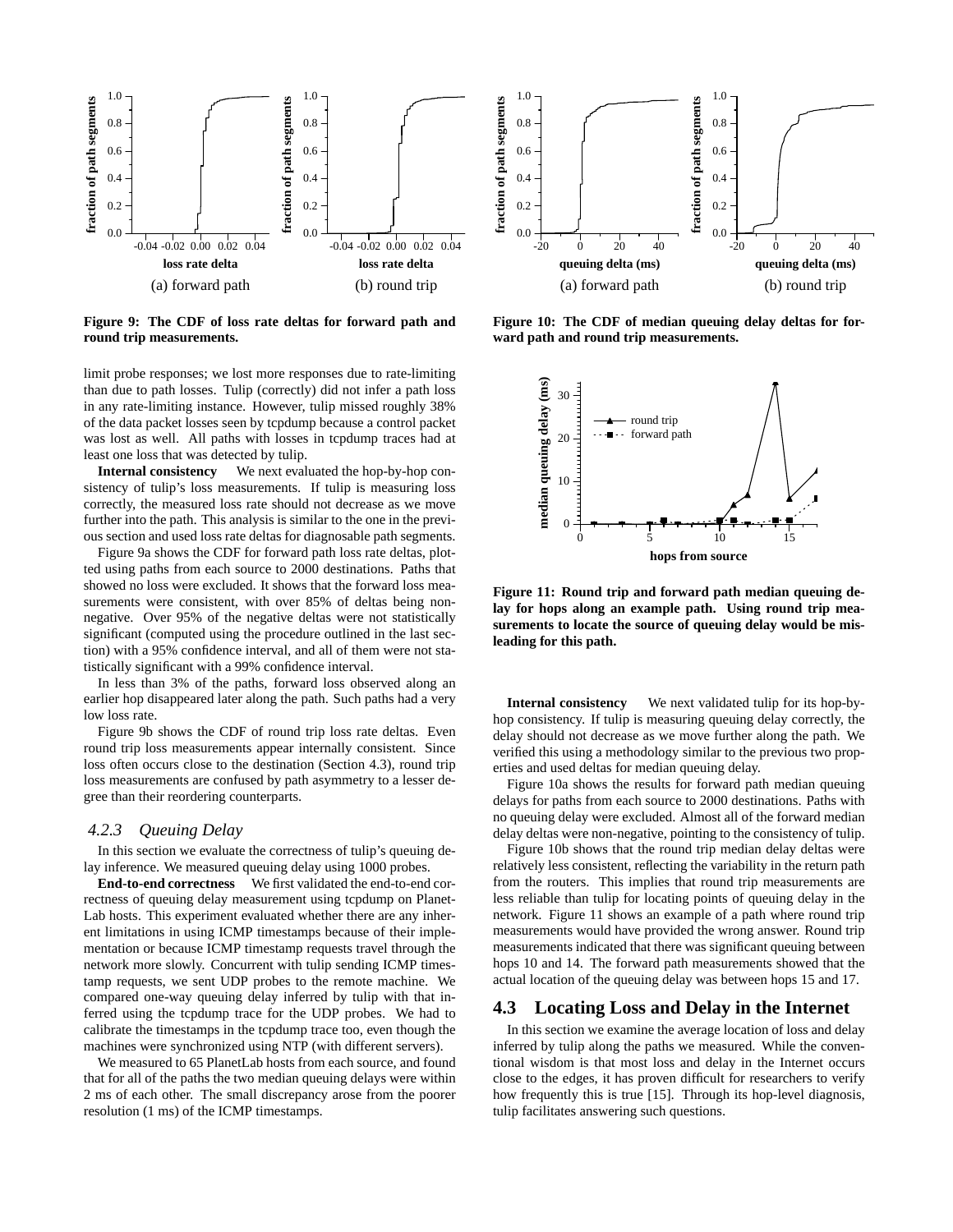

**Figure 12: Location of loss and queuing delay along measured paths. The** x**-axis is the distance from the destination. The** y**axis is the cumulative fraction of measured paths.**

Figure 12 shows the location of loss and queuing delay along the paths to the same 2000 destinations as in Section 4.2. Since all of our sources are well-connected sites, our results are suggestive rather than representative of the Internet as a whole. The figure shows the distance, to the destination, of the first segment with a non-zero loss rate or more than 5-ms median delay. Since a segment is usually composed of multiple links, we show three curves for the minimum, maximum, and average distance to the destination. For example, if the path is 20 hops long and the first lossy segment is between hops 15 and 17, the minimum, maximum and average distance is 3, 5 and 4 hops.

The figure shows that most loss and queuing delay events occurred close to the destination. In roughly 75% of the cases, for both kinds of properties, the average distance of the problem segment from the destination was less than five hops.

## **4.4 Persistence of Faults**

In this section we evaluate how successful tulip's binary search will be in diagnosing faults in the Internet. Binary search consumes less network bandwidth, but for it to be effective the fault has to persist for the duration of the search.

In this experiment we first used parallel search to diagnose paths. For paths that contained faults, we counted the number of consecutive runs of parallel search for which the same fault persisted in the same segment. For instance, a fault present in runs 1, 2, 4 and 5 persists for 2 runs. For the purposes of this experiment, a fault is a non-zero loss rate or a median delay of more than 5 ms. Ten parallel search runs were conducted for each faulty path.

Figure 13 shows the results for loss and queuing. Reordering is more persistent as it depends on the network topology itself; loss and delay are primarily functions of load on the network, and thus are more likely to be transient. Each graph was plotted using roughly 100 faulty paths from each source, found from a pool of 1000 destinations. Two curves are shown for loss – paths with any loss and paths with a loss rate more than 0.5%. The difference in the curves does not necessarily imply that low loss rates do not persist. Our definition of persistence is a simple one, based on the presence in consecutive runs; low loss rates found in one run can disappear in the next due to statistical variations. Accurately measuring such low loss rates requires more measurements than we used in this experiment (500).

The figure shows that queuing delays and at least high loss rates tended to persist for the paths we measured. Over 80% of the paths with a high loss rate or queuing delay demonstrated the fault for



**Figure 13: Persistence of faults. The** x**-axis is the number of parallel search runs for which the fault persisted. Ten parallel search runs were conducted, where each run takes approximately ten minutes. The** y**-axis is the cumulative fraction of measured paths.**

at least six runs, more than the time binary search would take to localize the fault on a typical path.

Given that each parallel search run takes approximately 10 minutes, these fault persistence results are in broad agreement with those of Zhang *et al.* [55].

# **5. RECOMMENDATIONS**

In Section 3.1 we described the Internet router features exploited by tulip as approximations of the more idealized architecture of Section 2. That architecture enables an application to sample key metrics on paths to intermediate routers as part of normal data transfer (in-band). In this section we discuss the limitations imposed by tulip's use of standard router features, and recommend several, incremental changes to the Internet infrastructure to overcome some of them. The limitations of tulip are:

- 1. Tulip conducts out-of-band measurements by generating its own traffic to infer path properties. Consequently, its inference might differ from the application experience. We discuss this in Section 5.1.
- 2. Like all Internet path measurement tools, tulip requires the routing path to be stable. While most Internet routes are stable for long periods [35], route changes during diagnosis should be detected, lest tulip reach an incorrect inference. Currently, we can use TTLs and router addresses in the responses as a coarse verification mechanism. We propose a more robust mechanism in Section 5.2.
- 3. Tulip's forward path loss detection relies on the exclusive access to the router's IP-ID counter for the duration of a probe triplet (not the entire duration of diagnosis). While we found this to be often true today, it may not be in the future, for instance when many users start using tulip. In Section 5.3 we propose a simple mechanism to address this concern.
- 4. There are limitations in the way ICMP timestamps are currently implemented. We discuss these in Section 5.4.

## **5.1 In-band vs. Out-of-band Diagnosis**

The traffic generated by a measurement tool may not observe the same network behavior as the application it debugs for several reasons. First, different protocols (e.g., ICMP probe packets vs.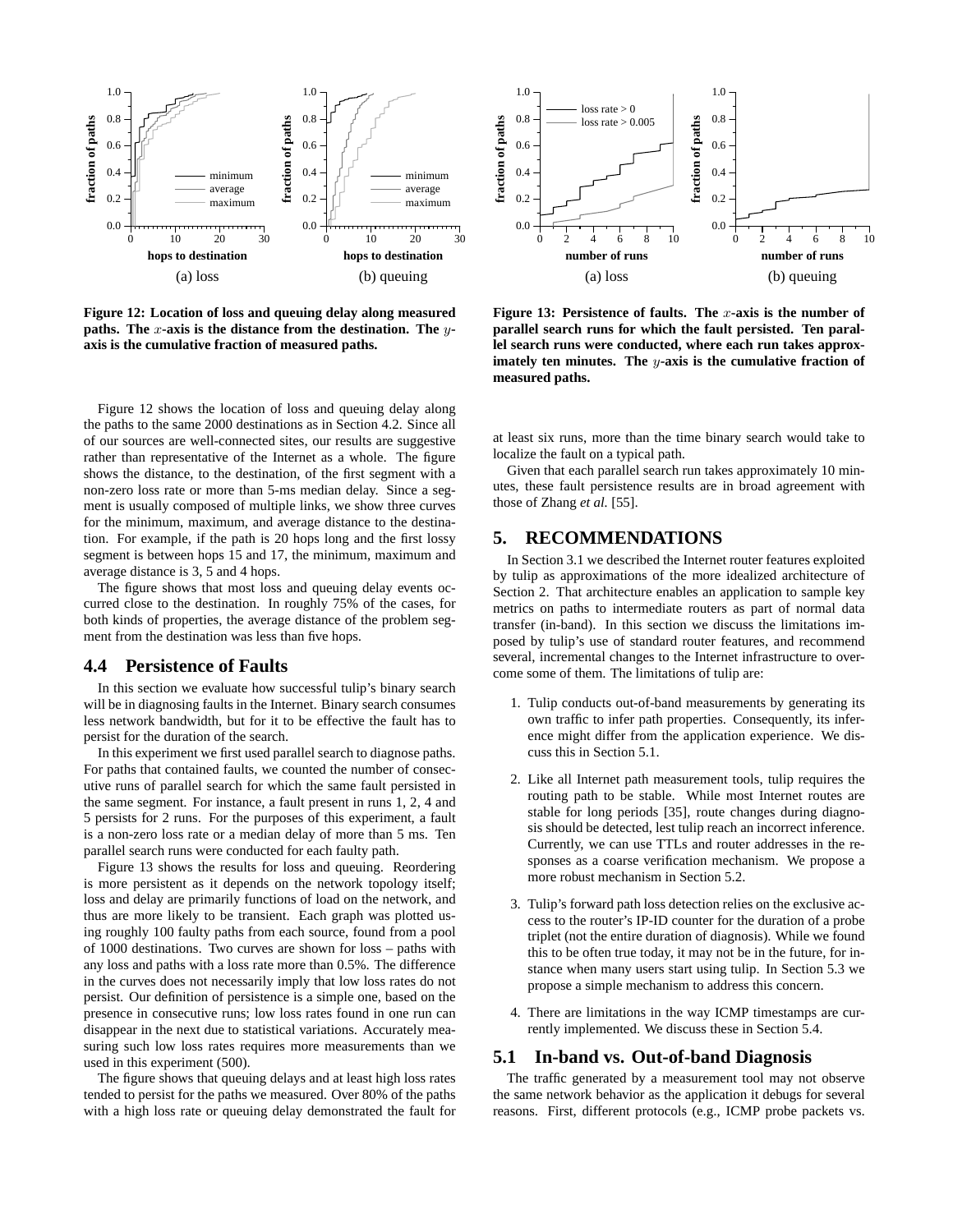TCP) may be treated differently by routers and middleboxes. Second, different connections may traverse different paths due to loadbalancing among network paths and servers. Finally, variations in workload (packet size and spacing) may change the observed behavior of the network.

We tested the impact of different protocols by measuring loss rate with three different methods – ICMP echo and TTL-limited UDP and TCP probes. Similar loss rates were inferred by all three methods along the 100 lossy paths we measured. This leads us to believe that most routers at least on these paths do not prioritize these protocols differently.

We show that an application's experience depends on the workload using two simple experiments with reordering (Section 3.2.2 describes how the loss rate experience differs with the choice of packet size). In the first experiment, we measured the reordering rate on a path that was known to reorder packets using all four combinations of 40- and 1000-byte probes. The reordering rate was 12% with two 40-byte probes, 20% with two 1000-byte probes, 3% with a 40-byte probe followed by a 1000-byte one, and 93% with a 1000-byte probe followed by a 40-byte one.<sup>6</sup> In the second experiment, we sent three types of packet trains:  $i$ ) six 40-byte probes,  $ii)$  six 1000-byte probes, and  $iii)$  a 1000-byte probe followed by five 40-byte probes. We found that the leading packet arrived at the destination later than three or more trailing packets 5%, 7%, and 36% of the time, respectively. The second case represents how frequently TCP's loss detection strategy based on three duplicate acknowledgements would trigger a false positive if data packets are emitted in a burst.

Potential differences between inference using out-of-band probes and application experience motivated in-band diagnosis in our architecture. These differences are likely to grow as the complexity of the network increases, with differentiated services, traffic shapers, and many kinds of middleboxes becoming more common.

In the long term it seems worthwhile to evolve the Internet towards in-band diagnosis. In the short term, however, our goal is to design our tools to mimic application traffic as closely as possible.

#### **5.2 Path Verification**

Tulip would like to detect when the path to the router changes. In our architecture, routers along the path insert their identity in a Bloom filter field to provide an efficient mechanism for end points to verify the path taken by the packet. There is no equivalent facility in the Internet. We propose that one be implemented as an IP option. If routers do not implement IP option processing in the fast path, this path recording packet may travel through the network more slowly. But it would be much cheaper than traceroute in terms of the number of probes. And unlike traceroute, it can measure the entire path atomically, and in the presence of flow-based multi-path routing, probes would take the same network path as application packets. One detail is that routers must insert their interface address rather than their loopback address to be robust against cases where multiple IP-level links exist between two routers. This mechanism is still vulnerable to path variations below the IP-layer, however. It is an open research question how best to measure and diagnose the impact of these changes on application performance.

### **5.3 IP Identifiers**

Forward path loss detection in tulip is less effective in the presence of competing users of the IP-ID counter. The ideal solution to this problem is a per-flow counter, but this may be prohibitive for high-speed routers. We propose a light-weight mechanism to approximate a per-flow counter, analogous to the way stochastic fairness queuing [26] approximates fair queuing [11]. Let routers keep a fixed number  $(N)$  of counters, where N depends on the router's ability. The router selects which counter to use for the response IP-ID by hashing the source address in the probe. In the absence of collisions, this is like a per-flow counter for the probing host. But since source addresses are hashed, any collision would be deterministic. To avoid this, both the source address and first 8 bits of the IP-ID in the probe packet can be hashed, allowing the source to choose a different counter if consecutive IP-IDs are not received. Our proposed scheme is completely backward compatible. Routers in the current Internet are a special case with  $N = 1$ .

Even in the absence of the modification proposed above, it is possible to minimize interference among multiple simultaneous measurements. This involves enhancing tulip with a back-off scheme, similar to that used in media access protocols, to coordinate access to the IP-ID counter. On observing a failure to evoke consecutive IP-IDs, the source waits for a random time interval and tries again. The average waiting time increases exponentially with each failure, and the source stops measuring to the router when the back-off delay goes above a threshold.

#### **5.4 Router Timestamps**

In this section we propose three simple changes to the ICMP timestamp implementation in routers. ICMP timestamps are useful in estimating queuing delays, but their poor resolution restricts us to measuring only coarse-grained latency variations. Finer resolution timestamps would not only allow measuring fine-grained queuing behavior but would also simplify inferring other properties such as link capacity [33] and available bandwidth [19].

ICMP timestamp requests have the further problem that the path to the router may not be a prefix of the path to the destination. This can be easily overcome if routers embed a timestamp in each TTLexpired response.

Our final recommendation is simply that ICMP timestamp responses follow the specification [39] and include times for both when the request is received and when the response is transmitted, so that the processing delay can be measured. Currently, routers insert just one timestamp, usually the latter. The presence of both timestamps would enable an accurate inference of one-way delays with fewer measurements as no outlier filtering would be required.

## **6. RELATED WORK**

Our work draws on that of several others. We divide the related work into three categories.

#### **6.1 Diagnosis Approaches**

Two basic approaches for performance diagnosis using system support are logging and message-marking. In the former, an activity log is either maintained by the system elements or is passively recorded. These logs are then processed to infer the relevant properties. Examples of this approach are Magpie for performance modeling in clusters [5], Aguilera *et al.*'s trace analysis for performance debugging in distributed systems [1], and SPIE for identifying the source of a packet in the Internet [46]. Summary logs such as those collected using Cisco's NetFlow [9] have proven useful for network operators to diagnose problems within an administrative domain.

In message-marking approaches, performance parameters are recorded in the messages as they travel through the system. Examples of this approach are ProfileMe for profiling on out-of-order proces-

 $6$ Apparently, when a small packet arrives immediately after a large packet at a router (or link) that reorders packets, the smaller packet is placed in a shorter queue and finishes transmission earlier than the large packet [6].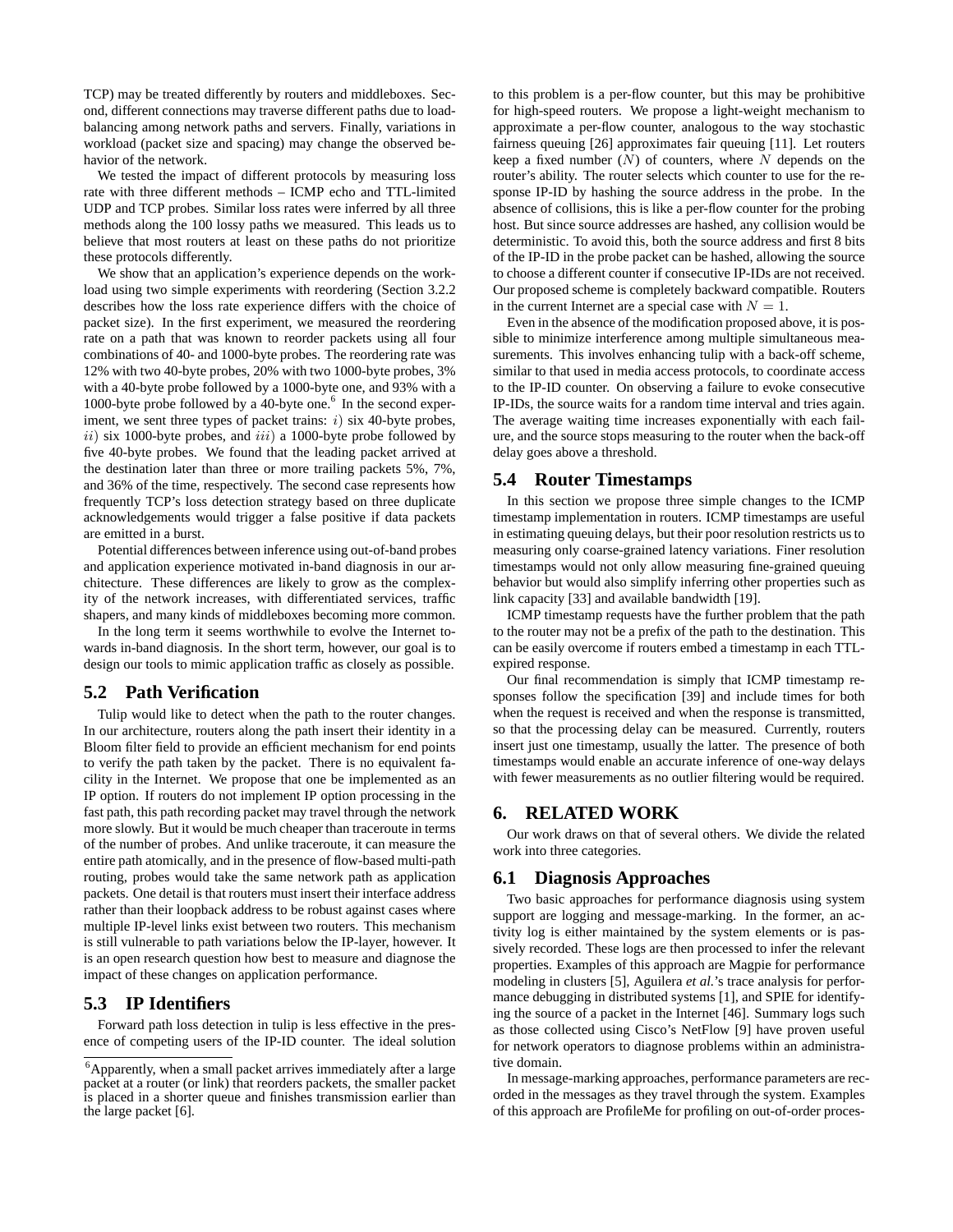sors [10] and IP traceback for tracing the packet source [45]. In Section 2.3 we argued that message-marking approaches are more suitable for unprivileged diagnosis in Internet-like environments. Our proposed architecture follows this approach but differs from the systems above in both its goals and its mechanisms.

Tomography is yet another approach to diagnosing performance, but one that requires little system support [8, 13, 31, 50]. It localizes performance faults by correlating information from multiple overlapping paths. To diagnose a given Internet path, it requires support from cooperating hosts deployed across the network. We have shown that router support in the current Internet provides for effective diagnosis, implying that distributed coordinated measurements are not essential to enable users to diagnose their paths. Future research may show synergies from combining tomography with direct measurement techniques such as ours.

### **6.2 Measurement Primitives**

Just as we explore minimal network support required for userlevel path diagnosis, Lakshminarayanan *et al.* present overlay primitives to enable a node to efficiently measure delay, loss, and available bandwidth on a path between two arbitrary overlay nodes [22]. They propose two primitives – *path selection* to select the path through the overlay, and *packet replication* to replicate packets inside the overlay. Although the context of our work is considerably different from theirs, our use of TTL-expired responses containing the original packet to localize illegal transformations can be considered an instance of a more general packet replication mechanism.

IPMP is a proposal to measure one-way delays along Internet paths [23]. It is similar to our reduced embedding of Section 2.3.2; routers insert their identity and timestamp as they forward an IPMP packet (out-of-band). If routers were to process such packets in the fast path, IPMP would collect meaningful timestamps (representative of data packets) of all routers in the path using just one packet. We believe that such a mechanism would be even more useful if routers also inserted per-flow counters (Section: 5.3) to facilitate loss inference.

#### **6.3 Measurement Tools**

Some diagnosis tools such as ping, traceroute, and pathchar [18] use round trip measurements; these present a design point different from tulip's. The only support they require from the network is that routers reflect packets back to the source. In theory this allows performance limiting symptoms to be traced to a particular router or link. In practice there are shortcomings. Such tools cannot separate the properties of the forward and reverse path to a router, and the presence of asymmetric routes impairs their diagnostic capability.

Tulip is closely related to tools that measure one-way path properties using only one end point. Sting measures one-way loss and reordering to end points running TCP-based servers [6, 43]. Our reordering measurement methodology is an adaptation of the dualconnection test of sting. To our knowledge cing was the first tool to use ICMP timestamps for measuring queuing delays [2]. We solve two additional practical issues with their use.

## **7. CONCLUSIONS**

In this paper we addressed the problem of letting unprivileged users diagnose communication path problems in a large, heterogenous, distributed system such as the Internet. We built tulip, a practical tool to diagnose reordering, loss, and significant queuing delay – three properties that impact application performance. Tulip leverages ICMP timestamps and IP identifiers to diagnose paths from the source to arbitrary destinations. We found that even with today's partial deployment of these features, tulip can localize reordering and loss within three hops and queuing within four hops on most paths we measured. This diagnosis granularity is comparable to that of an ideal, hypothetical network tomography tool that uses 65 diverse hosts to localize faults on a given path.

To explore how the Internet should evolve to provide support for path diagnosis, we presented a practical, in-band diagnosis architecture. This architecture is nearly as powerful as a complete packet trace at all routers along the path but lightweight enough to be implemented using current technology. The features exploited by tulip can be considered approximations of this architecture in the current Internet.

The Internet approximations used by tulip have their limitations. We discussed these limitations and proposed simple changes to the Internet that would facilitate better diagnosis. A key limitation of tulip, common to all active measurement tools, is that out-of-band measurements may not agree with the application's experience if the network treats measurement packets differently. As complex network elements such as traffic shapers and load balancers are becoming more common, we believe that it would be worthwhile to evolve the Internet towards an in-band diagnosis architecture.

There are several avenues for extending our work. The most important one is gathering operational data with tulip; having made the tool publicly available [51], we hope that users will use it to diagnose their problems. Second, we would like to extend tulip to diagnose other path properties and integrate it with passive measurement techniques. Finally, we intend to explore the synergy between tulip and the multiple vantage point approach: can a practical tool combine these to further improve the efficacy of diagnosis?

### **8. ACKNOWLEDGEMENTS**

We are grateful to David Andersen for access to the RON nodes, Kostas Anagnostakis and Raphael Ryger for fixclock, John Bellardo for sting, and CAIDA for the Skitter data. We also thank the SOSP reviewers for their constructive criticism, and Steve Capell and Tammy VanDeGrift for their feedback on earlier versions of this paper. This work was supported in part by Intel Corporation, Microsoft Research, and DARPA grant F30602-00-2-0565.

#### **9. REFERENCES**

- [1] M. Aguilera, J. Mogul, J. Wiener, P. Reynolds, and A. Muthitacharoen. Performance debugging for distributed systems of black boxes. In *SOSP*, Oct. 2003.
- [2] K. Anagnostakis, M. Greenwald, and R. Ryger. cing: Measuring network-internal delays using only existing infrastructure. In *IEEE INFOCOM*, Apr. 2003.
- [3] D. Andersen, H. Balakrishnan, M. Kaashoek, and R. Morris. Resilient overlay networks. In *SOSP*, Oct. 2001.
- [4] P. Barford and M. Crovella. Critical path analysis of TCP transactions. *IEEE/ACM Transactions on Networking*, 9(3), June 2001.
- [5] P. Barham, R. Isaacs, R. Mortier, and D. Narayanan. Magpie: Online modelling and performance-aware systems. In *HotOS-IX*, May 2003.
- [6] J. Bellardo and S. Savage. Measuring packet reordering. In *ACM SIGCOMM Internet Measurement Workshop*, Nov. 2002.
- [7] A. Broido. Ping Record Route stats. http://www.caida. org/∼broido/png/pingR.html.
- [8] M. Chen, E. Kiciman, E. Fratkin, A. Fox, and E. Brewer. Pinpoint: Problem determination in large, dynamic systems. In *Int'l Conference on Dependable Systems and Networks (DSN), IPDS track*, June 2002.